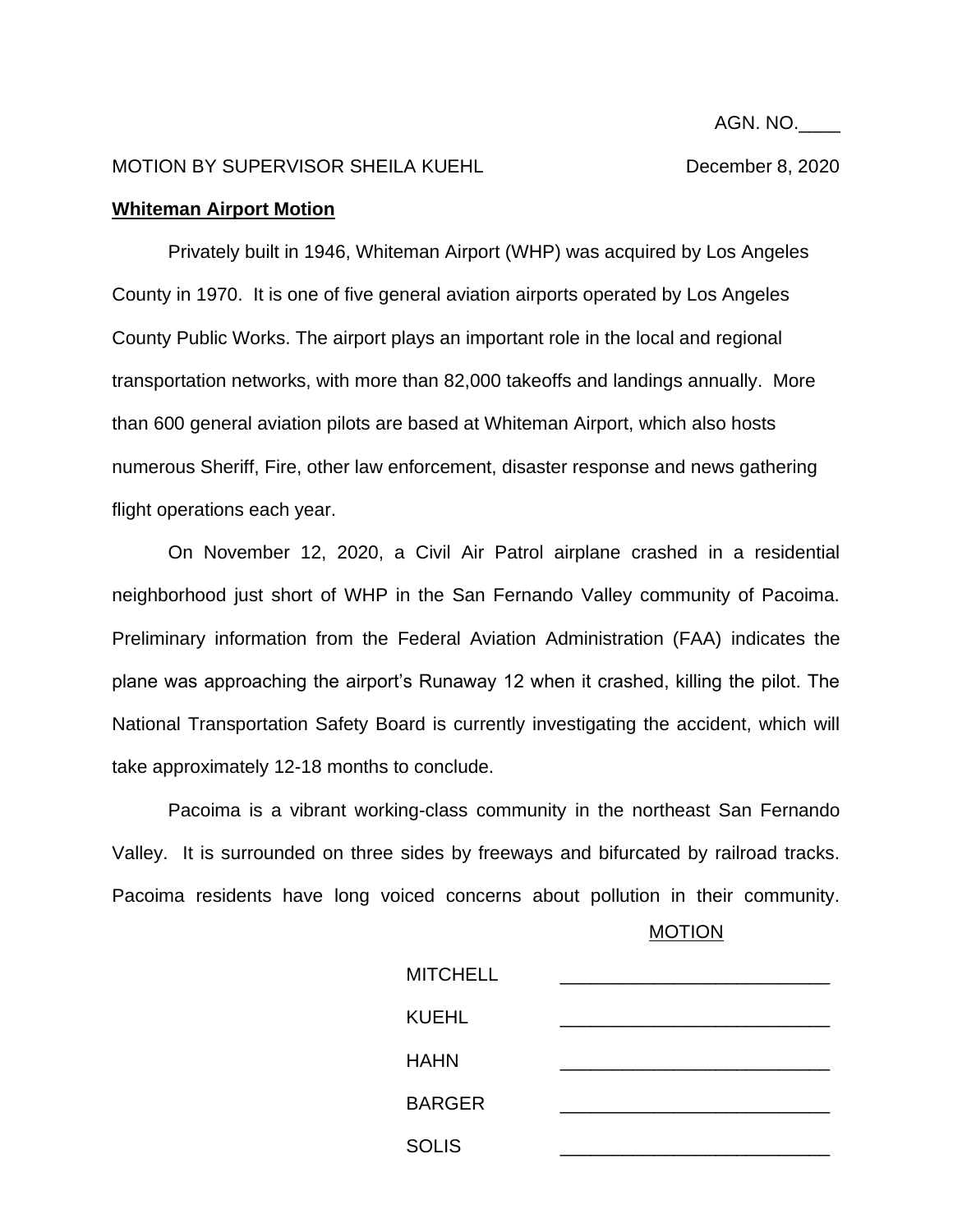Pacoima Beautiful, a grassroots environmental justice organization since 1996, identified safety and potential environmental impacts from WHP as the community's top priority.

Los Angeles County strives to operate and maintain smart, active, safe and sustainable transportation infrastructure. The county needs to work collaboratively with our local partners, residents, and stakeholders to ensure our infrastructure benefits the widest populations possible while not disproportionately burdening any individual community. Whiteman airport is currently operated by American Airports whose contract ends in March 2021 at which time Los Angeles County Department of Public Works will bring the operation and maintenance of the airport in-house. This provides a unique opportunity to reinvest in the community and improve operations at Whiteman Airport in a manner that benefits Pacoima residents.

**I, THEREFORE, MOVE** that the Board of Supervisors direct the Department of Public Works to take the following actions related to Whiteman Airport:

- 1. Engage local stakeholders, including but not limited to, Councilwoman Monica Rodriguez's Office, community-based organizations such as Pacoima Beautiful, residents, businesses, and other government partners to undertake a community driven master plan for Whiteman Airport that maintains the property's primary function as an airport but provides for the creation of local jobs, community beneficial uses, and open space opportunities;
- 2. Conduct appropriate environmental studies to assess the airport's potential environmental and health risks;
- 3. Create a Community Advisory Committee (CAC) to provide residents with opportunities for local input on airport operations; and
- 4. Develop emergency response protocol for both on-airport and off-airport accidents that includes a streamlined approach for reimbursement for damages.